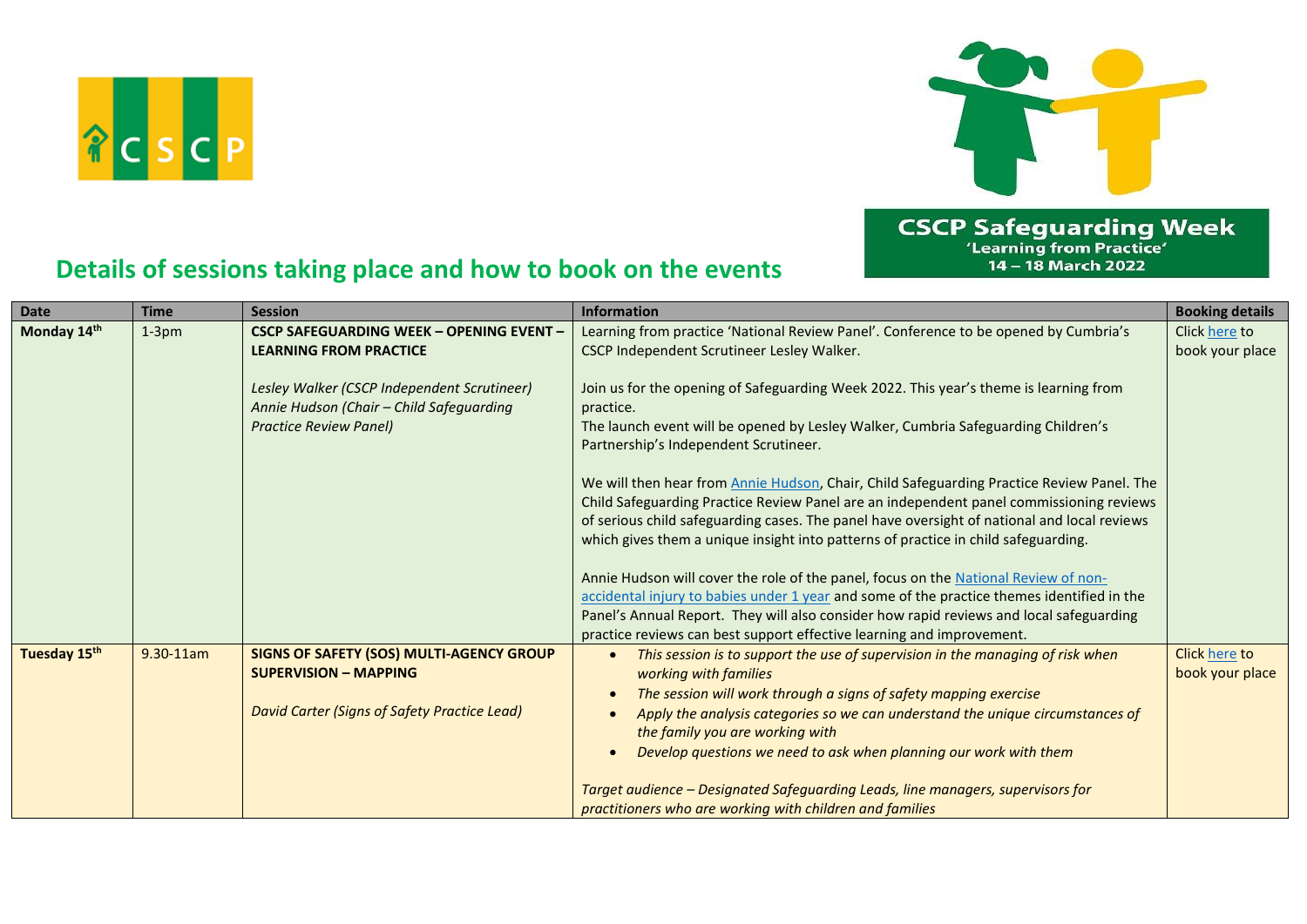



| 10am-12pm    | <b>SAFEGUARDING IS EVERYONE'S BUSINESS</b><br>Lynn Berryman (Assistant Director, Children &<br><b>Young People)</b><br>Lesley Sanczuk (Senior Manager, Children &<br><b>Young People)</b><br>Denise Moore (Service Manager - Children and<br><b>Families</b> )                                                                                      | Using the experience of the child's journey in the safeguarding system we will be exploring<br>the developments that have taken place since the launch of the Early Help Strategy<br>The events will be a platform to:<br>highlight the developments since the launch of the EH strategy<br>provide an overview of the Early Help and Family Support Panels<br>focus on where the Safeguarding Hub is placed in the safeguarding system<br>reflect on when and how to use the Safeguarding Hub to best effect.<br>$\bullet$                                                                                                                                                                                                                 | <b>Click here to</b><br>book your place |
|--------------|-----------------------------------------------------------------------------------------------------------------------------------------------------------------------------------------------------------------------------------------------------------------------------------------------------------------------------------------------------|---------------------------------------------------------------------------------------------------------------------------------------------------------------------------------------------------------------------------------------------------------------------------------------------------------------------------------------------------------------------------------------------------------------------------------------------------------------------------------------------------------------------------------------------------------------------------------------------------------------------------------------------------------------------------------------------------------------------------------------------|-----------------------------------------|
| 12.30-1.30pm | <b>PARENTAL SUBSTANCE USE: LEARNING FROM</b><br><b>REVIEWS</b><br>Lucy Reed (Team Manager, Recovery Steps<br>Cumbria)                                                                                                                                                                                                                               | Impact of parentals substance use<br><b>Key themes and risks</b><br>Overview of recent Safeguarding Practice Reviews and identified learning<br>Improving practice moving forward<br>Target audience - Practitioners, line managers, designated safeguarding leads working with<br>adults, children, and families                                                                                                                                                                                                                                                                                                                                                                                                                           | <b>Click here to</b><br>book your place |
| $2-3pm$      | <b>HEARING THE VOICE OF THE CHILD</b><br>Susan Hodkin (Partnership & Improvement<br><b>Manager, Integration &amp; Partnership)</b><br>Tracey Thompson (Principal Children & Families<br><b>Social Worker, Integration &amp; Partnerships)</b><br>Allie James (Ambassador for Care Leavers)<br><b>Danielle Crellin (Ambassador for Care Leavers)</b> | Empowering children to express their views and learning to listen to what children may<br>be telling us about their experiences are crucially important issues in safeguarding<br>practice. Whatever terminology is used, whether talking about the child's 'lived<br>experience' or 'the voice of the child', the reality is that this is often a missing element<br>in the cases that come to a serious case review or a practice review.<br>The session will explore why it is important to listen to children. Hear some of the<br>young people's views about their experiences of talking to professionals. Share good<br>practice and highlight tools that are effective for involving children and young people in<br>your practice. | Click here to<br>book your place        |
| 3.30-5pm     | <b>SAFER SLEEP</b><br>Carla Clarke (Specialist Safeguarding Mid-wife,<br>University Hospital of Morecambe Bay)                                                                                                                                                                                                                                      | The briefing will focus on safer sleep advice and the vital role all practitioners have in<br>sharing the message with families. There will be opportunity to reflect on existing<br>knowledge and ensure all partner agencies are sharing the same advice consistently<br>across Cumbria. Links to resources and advice for professionals will also be provided.                                                                                                                                                                                                                                                                                                                                                                           | Click here to<br>book your place        |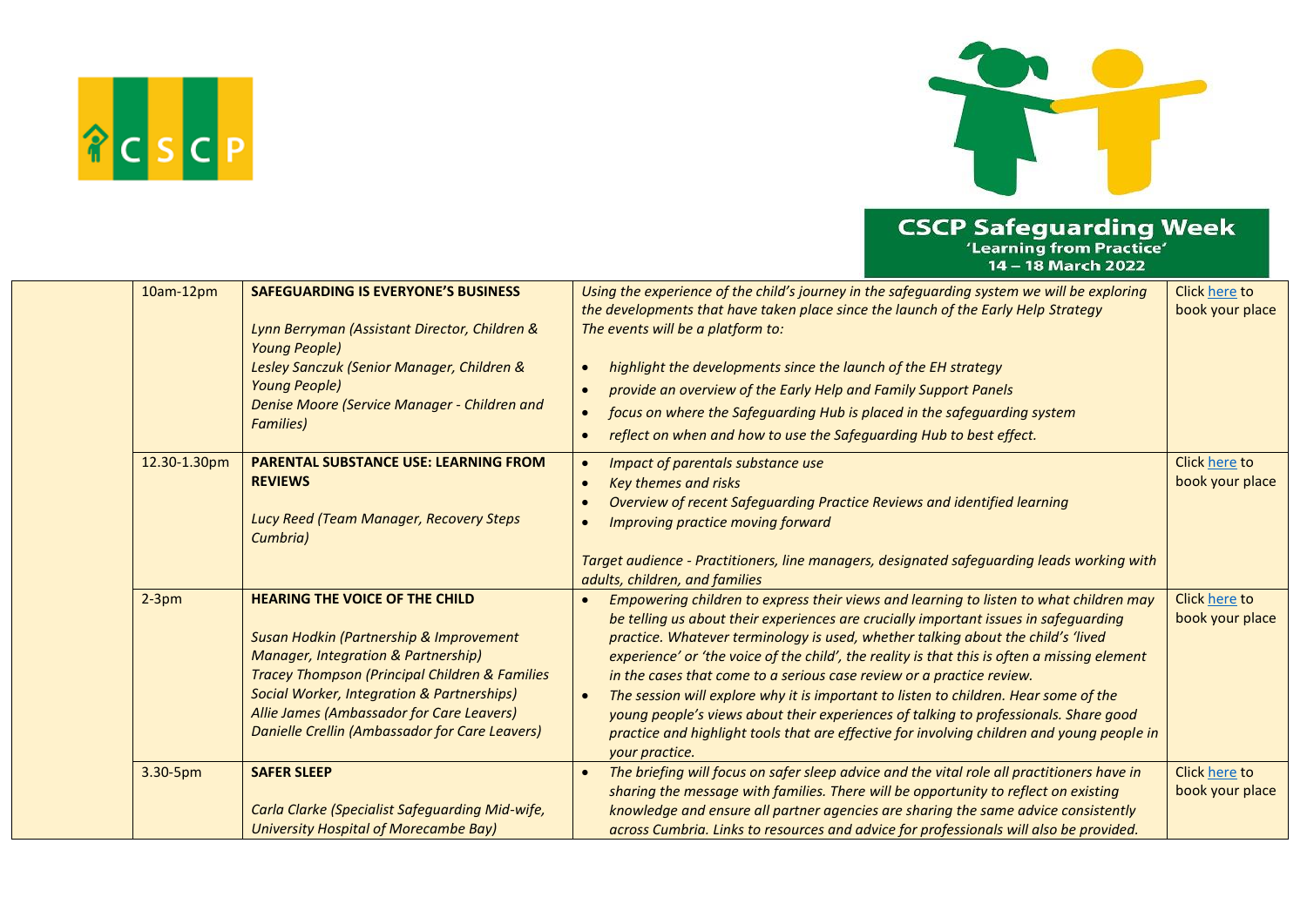



|                            |             | Jane Heath (Named Mid-wife Safeguarding<br>Children, University Hospital of Morecambe Bay)                                                                                                                                      | There will also be a brief overview of ICON, a programme that provides information to<br>$\bullet$<br>parents and professionals about infant crying and how to cope.<br>This is an important public health message, in which we all have a part to play, and its<br>impact on the safety of babies and young children cannot be underestimated.<br>The briefing is suitable for all practitioners who work with families with children under<br>the age of 5. |                                  |
|----------------------------|-------------|---------------------------------------------------------------------------------------------------------------------------------------------------------------------------------------------------------------------------------|---------------------------------------------------------------------------------------------------------------------------------------------------------------------------------------------------------------------------------------------------------------------------------------------------------------------------------------------------------------------------------------------------------------------------------------------------------------|----------------------------------|
|                            | 6-8pm       | <b>EARLY HELP TRAINING (SESSION A)</b><br>Karen Ross (Early Help Officer)<br><b>Steve Kemp (Early Help Officer)</b>                                                                                                             | Increase their understanding of the Early Help - Signs of Wellbeing and Success<br>assessment and process, including the SEND process.<br>Gain an understanding of the Early Help Bottom Lines, Young People's Toolkit and Step<br>up / Step Down Process.<br>Share learning from CSCP Safeguarding Groups around Information Sharing and<br>understand how to improve their practice.                                                                        | Click here to<br>book your place |
| Wednesday 16 <sup>th</sup> | 10-11.30am  | <b>WORKING WITH NEGLECT - KEY INGREDIENTS</b><br><b>FOR SUCCESS</b><br>Lesley Walker (CSCP Independent Scrutineer)                                                                                                              | The session will focus on:<br>The impact of neglect<br>National and local Learning<br>Key barriers in identifying and assessing neglect<br>Key ingredients for success<br>The session will involve a presentation by the Independent Scrutineer followed by an<br>interactive discussion, including identifying what additional supports practitioners need to<br>improve how they work with children and young people at risk of neglect.                    | Click here to<br>book your place |
|                            | $1-2pm$     | THE IMPACT OF PARENTAL MENTAL HEALTH<br>Angela McAllister (Practice Educator,<br>Safeguarding Team, North Cumbria Integrated<br>Care)<br>Declan Gibson (Practice Educator, Safeguarding<br>Team, North Cumbria Integrated Care) | To raise awareness of the impact that parental mental health problems can have on<br>the development, safety and welfare of children and on the parent's or carer's ability to<br>meet the child's needs.<br>To consider multi-agency responses to safeguarding children whose parents / carers<br>have mental health problems.                                                                                                                               | Click here to<br>book your place |
|                            | 2:15-3:45pm | SPOTTING THE EARLY SIGNS OF DOMESTIC<br>ABUSE AND EXPLORING THE IMPACT OF                                                                                                                                                       | Be able to spot the early signs of domestic abuse<br>Explore the impact of domestic abuse on children and young people<br>$\bullet$                                                                                                                                                                                                                                                                                                                           | Click here to<br>book your place |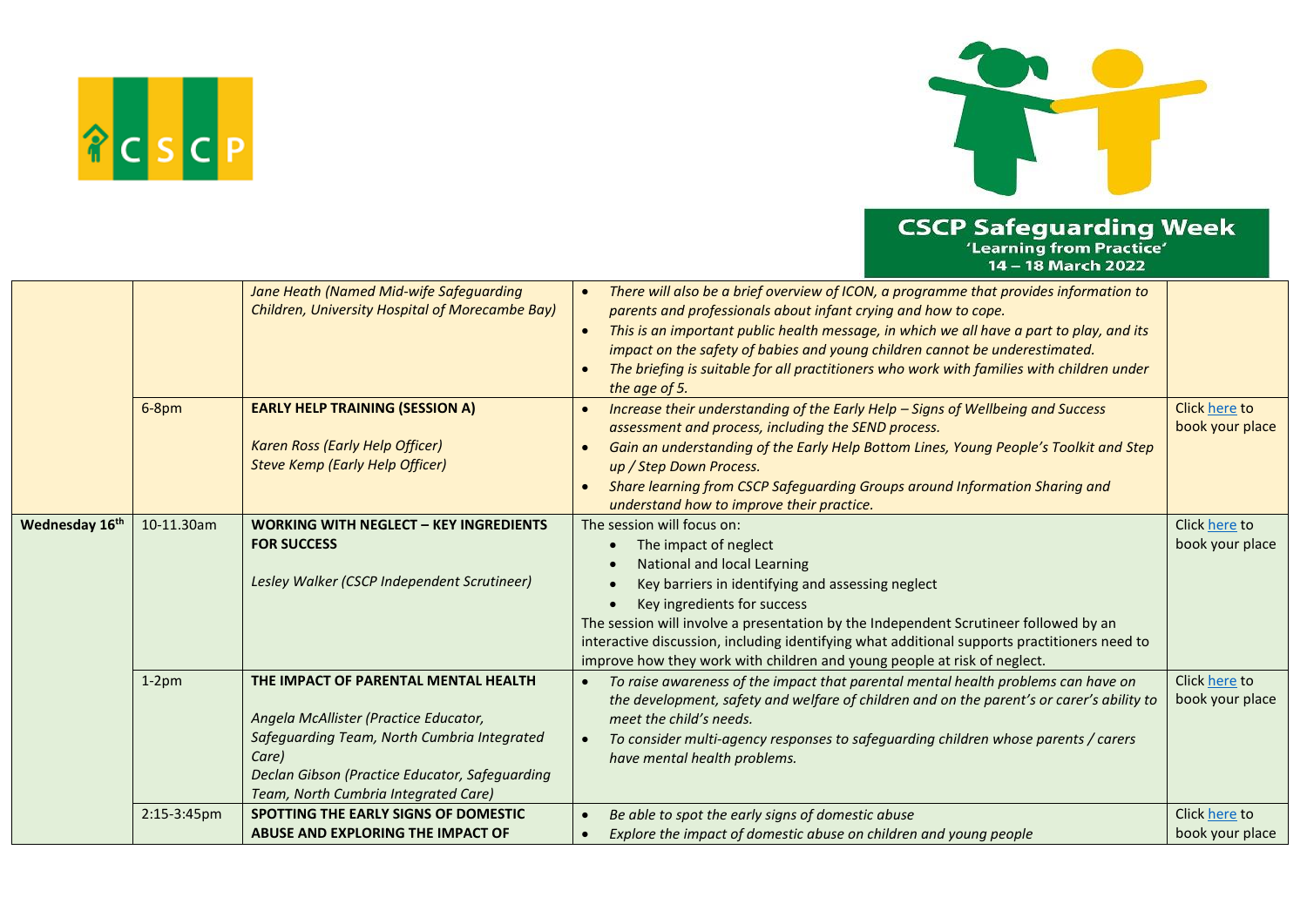



|               |           | DOMESTIC ABUSE ON CHILDREN AND YOUNG<br><b>PEOPLE</b><br><b>Steve Robson (Women Community Matters)</b>                                                                                                                                                                                                                   |                                                                                                                                                                                                                                                                                                                                                                                                                                                                                                                                                       |                                         |
|---------------|-----------|--------------------------------------------------------------------------------------------------------------------------------------------------------------------------------------------------------------------------------------------------------------------------------------------------------------------------|-------------------------------------------------------------------------------------------------------------------------------------------------------------------------------------------------------------------------------------------------------------------------------------------------------------------------------------------------------------------------------------------------------------------------------------------------------------------------------------------------------------------------------------------------------|-----------------------------------------|
| Thursday 17th | 9.30-11am | <b>SIGNS OF SAFETY (SOS) MULTI-AGENCY GROUP</b><br><b>SUPERVISION - SOS HARM MATRIX</b><br>David Carter (Signs of Safety Practice Lead)                                                                                                                                                                                  | How we use the Harm Matrix to begin to analyse the information we have in relation<br>to safeguarding.<br>Using the Harm Matrix to understand what information we<br>have, what information we don't have.<br>how we can plan the right questions to gather information.                                                                                                                                                                                                                                                                              | Click here to<br>book your place        |
|               | 2-3.30pm  | <b>GRADED CARE PROFILE 2 (GCP2) IN PRACTICE</b><br>Samantha Kyriacou (Implementation Relationship<br>Manager - leading on Graded Care Profile 2)<br>Laura Bush (Senior Targeted Youth Support<br><b>Officer and GCP2 trainers for Cumbria)</b><br><b>Rachel Lapping (Social Worker and GCP2 trainers</b><br>for Cumbria) | The session will cover GCP2 NSPCC recent research which has illustrated how the<br>tool can support improvements in practice and positive changes for families.                                                                                                                                                                                                                                                                                                                                                                                       | <b>Click here to</b><br>book your place |
|               | $2-4pm$   | <b>SAFEGUARDING IS EVERYONE'S BUSINESS</b><br>Lynn Berryman (Assistant Director, Children &<br><b>Young People)</b><br>Lesley Sanczuk (Senior Manager, Children &<br><b>Young People)</b><br>Denise Moore (Service Manager - Children and<br><b>Families</b> )                                                           | Using the experience of the child's journey in the safeguarding system we will be exploring<br>the developments that have taken place since the launch of the Early Help strategy<br>The events will be a platform to:<br>highlight the developments since the launch of the EH strategy<br>provide an overview of the Early Help and Family Support Panels<br>$\bullet$<br>focus on where the Safeguarding Hub is placed in the safeguarding system<br>$\bullet$<br>reflect on when and how to use the Safeguarding Hub to best effect.<br>$\bullet$ | Click here to<br>book your place        |
|               | $6-8$ pm  | <b>EARLY HELP TRAINING (SESSION B)</b><br>Karen Ross (Early Help Officer)<br><b>Steve Kemp (Early Help Officer)</b>                                                                                                                                                                                                      | Understand our roles within the multi-agency Team Around the Family (TAF).<br>$\bullet$<br>Gain confidence in how to complete and/or contribute to the Early Help Signs of<br>Wellbeing and success assessment.<br>Be able to identify sources of support to meet further training needs.                                                                                                                                                                                                                                                             | <b>Click here to</b><br>book your place |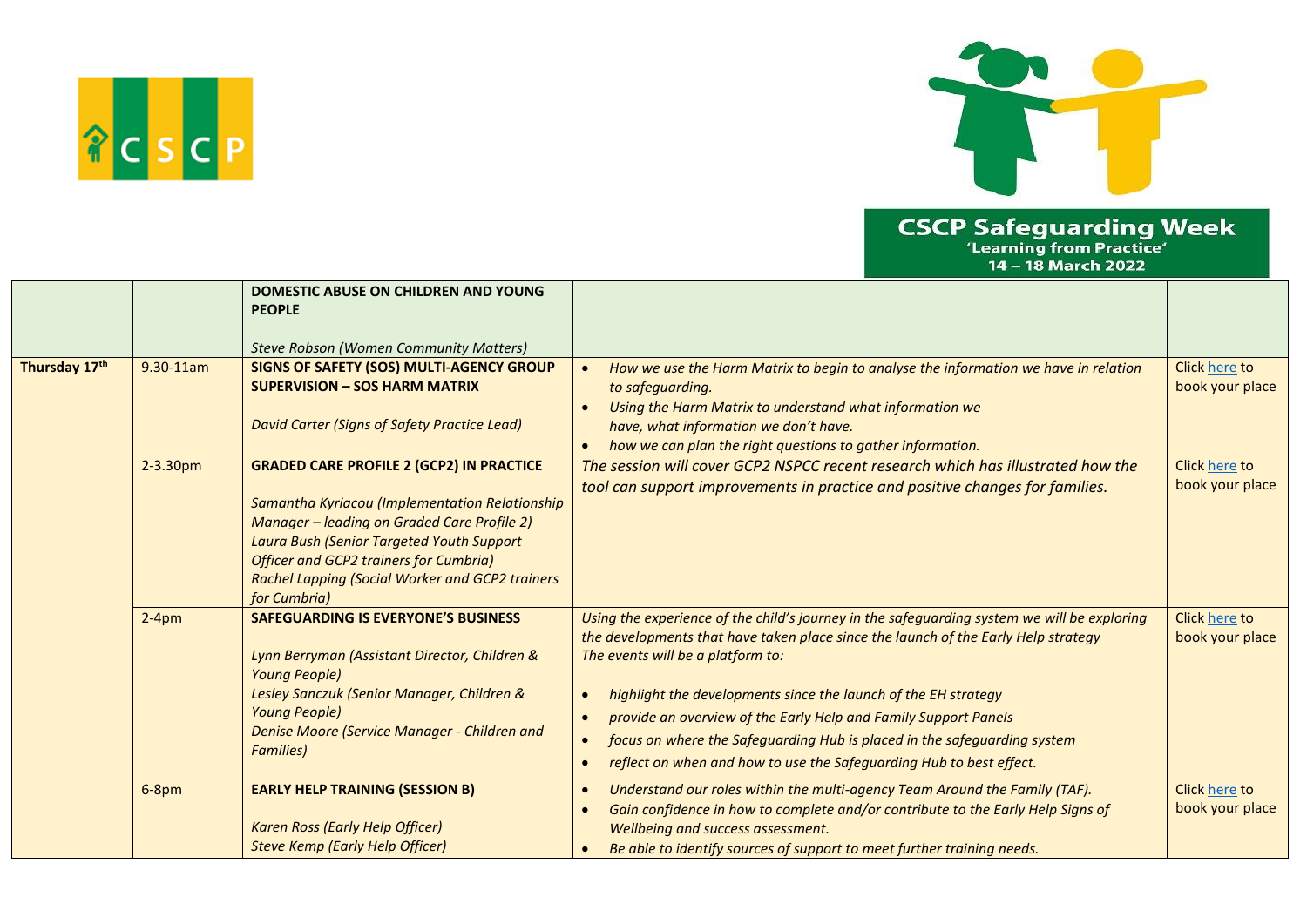



| Friday 18th | 9.30-11.30am | <b>EARLY HELP TRAINING (SESSION A)</b><br>Karen Ross (Early Help Officer)<br>Steve Kemp (Early Help Officer)                                                                                        | Increase their understanding of the Early Help - Signs of Wellbeing and Success<br>$\bullet$<br>assessment and process, including the SEND process.<br>Gain an understanding of the Early Help Bottom Lines, Young People's Toolkit and Step<br>up / Step Down Process.<br>Share learning from CSCP Safeguarding Groups around Information Sharing and<br>$\bullet$    | Click here to<br>book your place |
|-------------|--------------|-----------------------------------------------------------------------------------------------------------------------------------------------------------------------------------------------------|------------------------------------------------------------------------------------------------------------------------------------------------------------------------------------------------------------------------------------------------------------------------------------------------------------------------------------------------------------------------|----------------------------------|
|             | 10am-12pm    | <b>CHILD EXPLOITATION AWARENESS TRAINING</b><br><b>Sharon Tingey (CERAR Lead)</b><br>James Yallop (Chair - Missing, Exploited and<br>Trafficked Children Subgroup)                                  | understand how to improve their practice.<br>Audience - This training is for anyone who works with children, young people and their<br>families. The training aims to increase awareness of child exploitation, how to spot the<br>signs and how to report concerns and covers the Child Exploitation Risk Assessment and<br>Review (CERAR) process<br>Session content | Click here to<br>book your place |
|             |              |                                                                                                                                                                                                     | Having completed the training participants will:<br>Know the different forms of Child Exploitation<br>$\bullet$<br>Know how to spot the signs of child exploitation<br>Have an understanding of the impact on children and adults<br>Know how to report any concerns<br>Understand the Child Exploitation Risk Assessment and Review.                                  |                                  |
|             | 12.30-1.30pm | THINK FAMILY AND EARLY HELP FOR ADULT<br><b>FOCUSED SERVICES</b><br>Lesley Sanczuk (Senior Manager, Children &<br>Young People)<br>Steph Smithson (Programme Officer, Integration<br>& Partnership) | Understanding Think Family and Early Help<br>$\bullet$<br>Opportunity for adult focused services on safeguarding children<br>$\bullet$<br>What do we need to do?<br>$\bullet$<br><b>Information sharing</b><br>$\bullet$                                                                                                                                               | Click here to<br>book your place |
|             | $2-3pm$      | <b>PAUSE</b><br>Pause is an innovative, dynamic and creative<br>approach designed to address the needs of                                                                                           | Participants will:<br>Increase their understanding of the Pause Programme.<br>Gain an understanding of Pause trauma informed practice and our relationship- based<br>model.                                                                                                                                                                                            | Click here to<br>book your place |